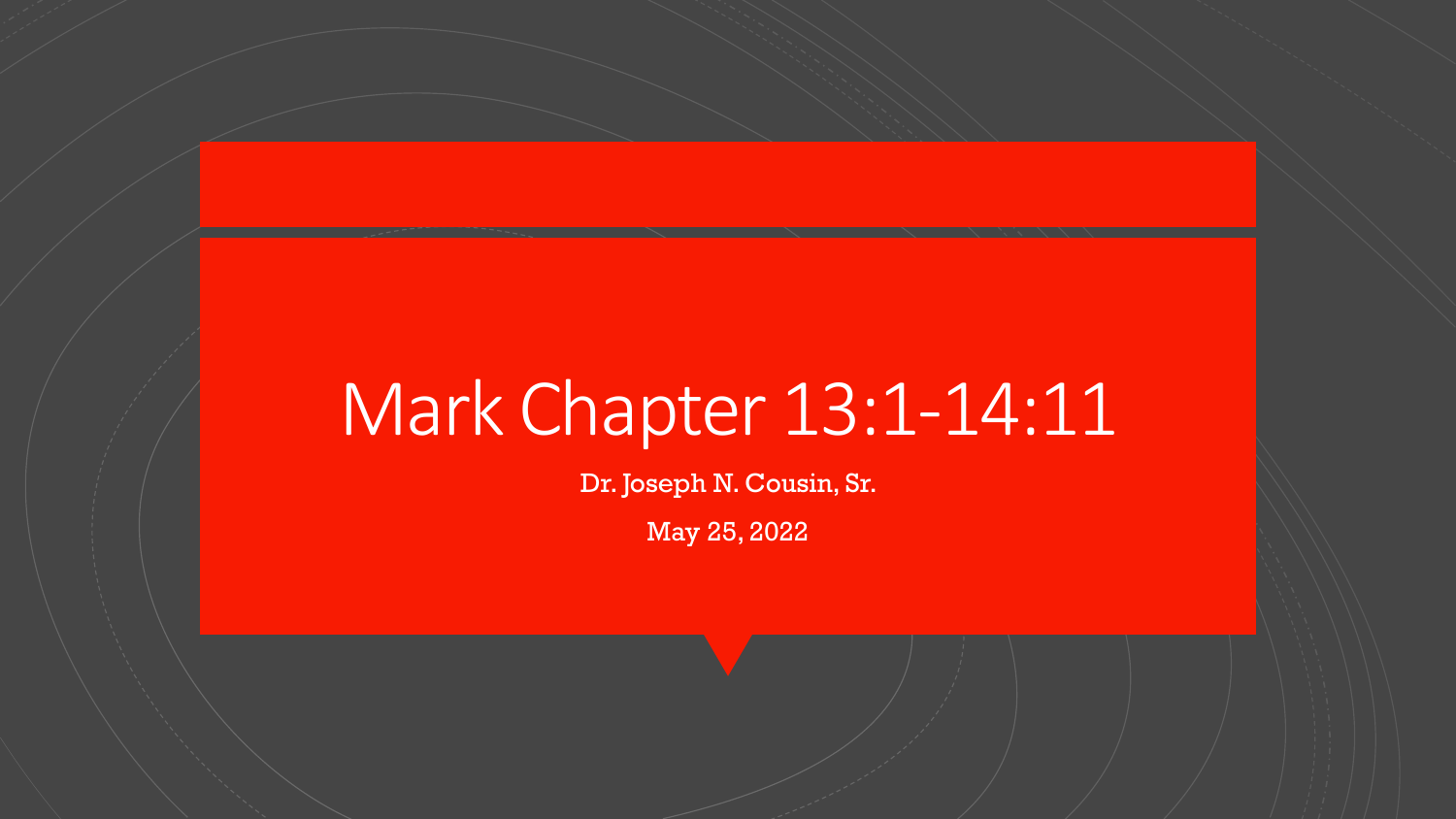### Chapter 13:1- 14:11

Jesus Predicts Future Events 13:1-20

False Messiahs And The True Messiah 13:21-33

Watch For The Master's Return 13:34-37

The Plot To Kill Jesus 14:1-2

Jesus Anointed At Bethany 14:3-9

Judas Agrees To Betray Jesus 14:10-11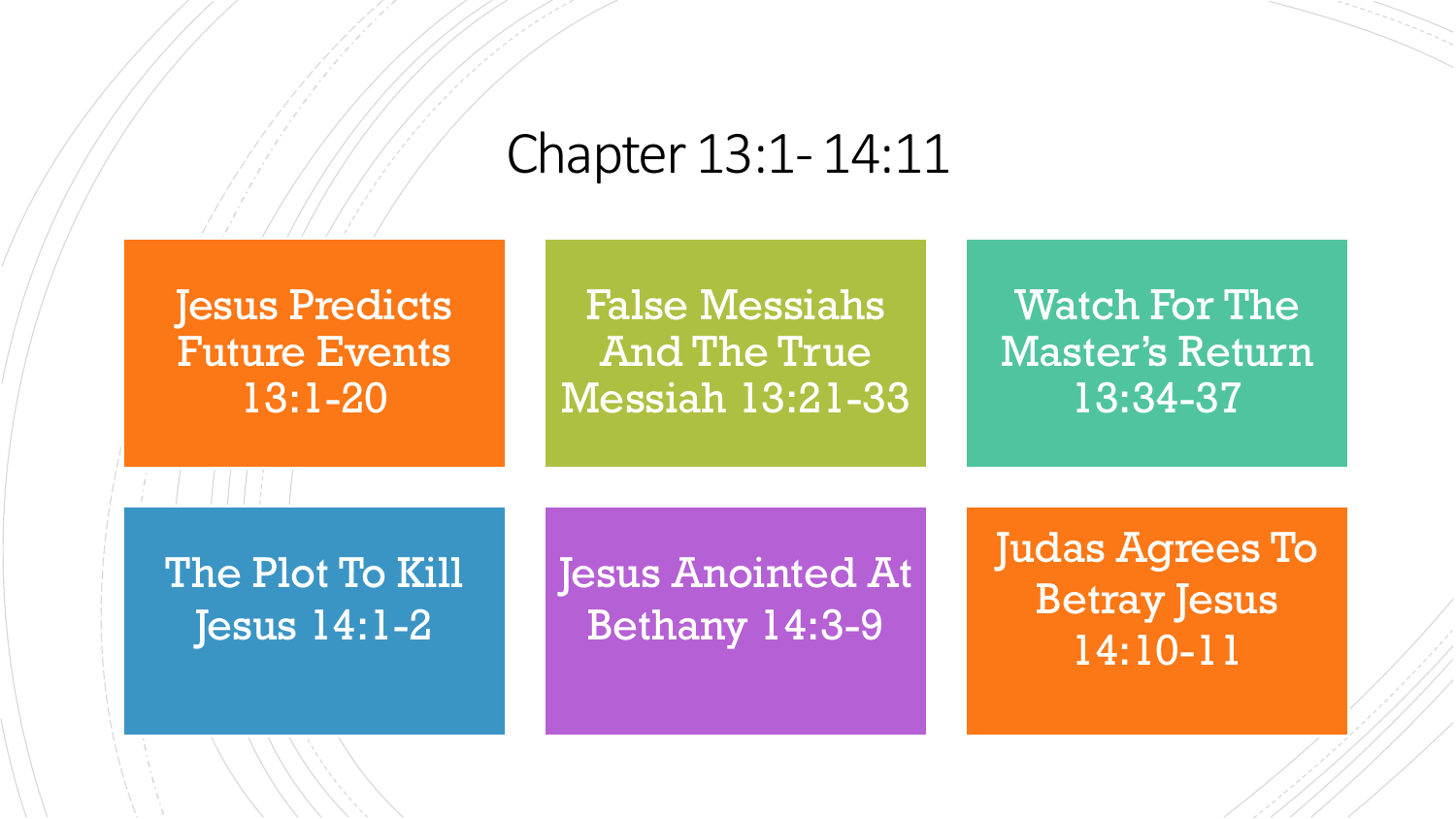- The disciples ask Jesus about the great buildings as they were leaving Temple—and Jesus tells them that they will soon be demolished.
- Later, the disciples asked Jesus about signs that will determine when the end will be—and Jesus tells them not to be deceived because many will come claiming to be the Messiah.
- Jesus informs them that many will come falsely—but do not panic—wars, earthquakes, and famines will occur—but still do not worry.
- Jesus tells them about other bad things that will happen—but those who endure until the end will be saved.
- Commentary: Jesus reminds us that when everything else fades away—God will still be there—and the salvation God gives to us is what really matters.

Jesus Predicts Future Events 12:1-20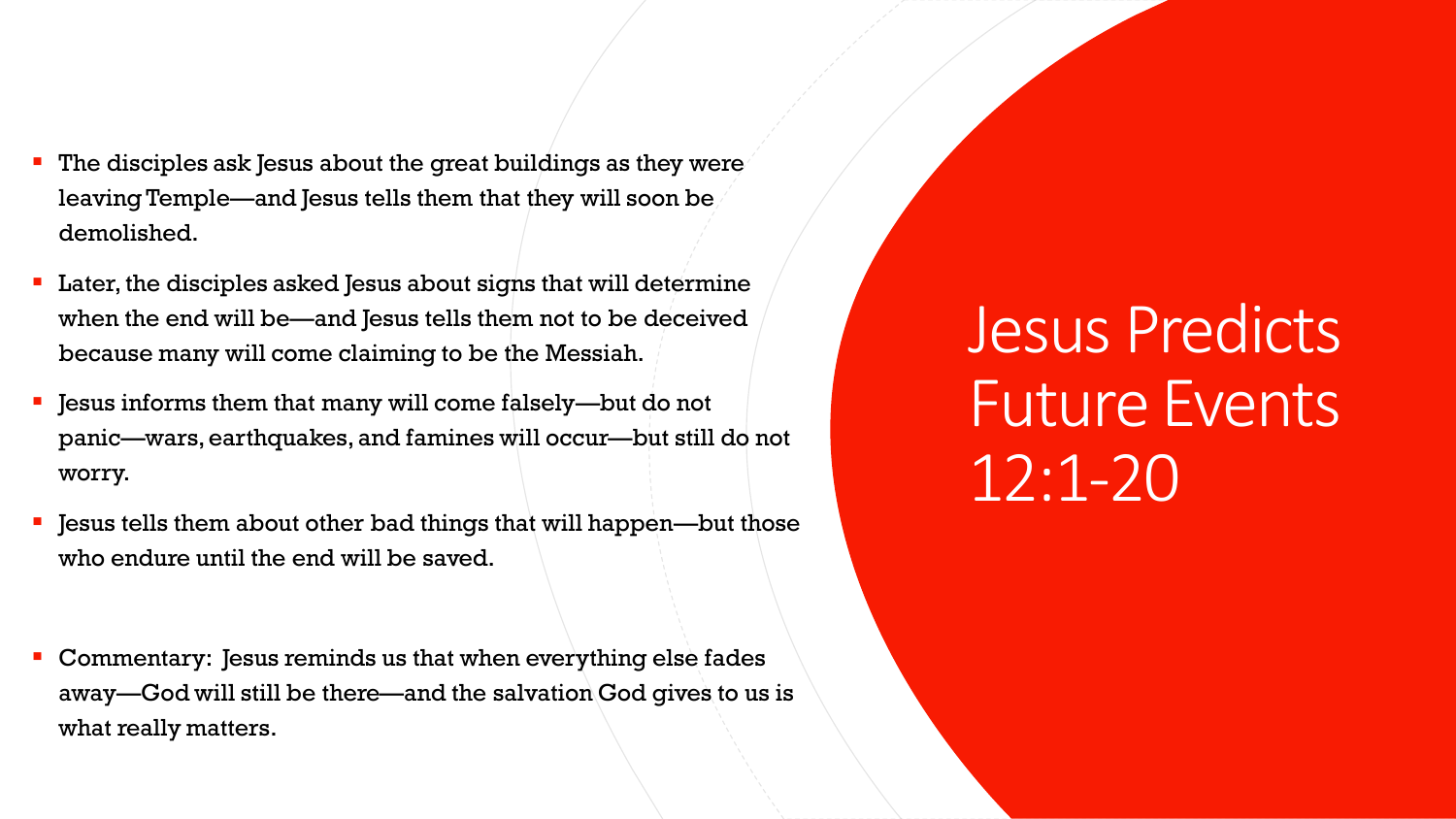False Messiahs and the True Messiah 13:21-33

- Jesus informs us that false prophets will rise up and even perform signs and wonders—and God's chosen will be deceived if they are not paying full attention.
- Then Jesus tells them about His coming—and how He will gather chosen ones from all ends of the earth and heaven.
- Jesus tells them to keep an eye out for signs and wonders—and know that the Word of God will never disappear.
- Still, no one knows the day or hour when God will do these things—so stay alert at all times.
- Commentary: What does it mean to be God's chosen? How can God's chosen make sure to see the signs and wonders?
- How can we always stay alert?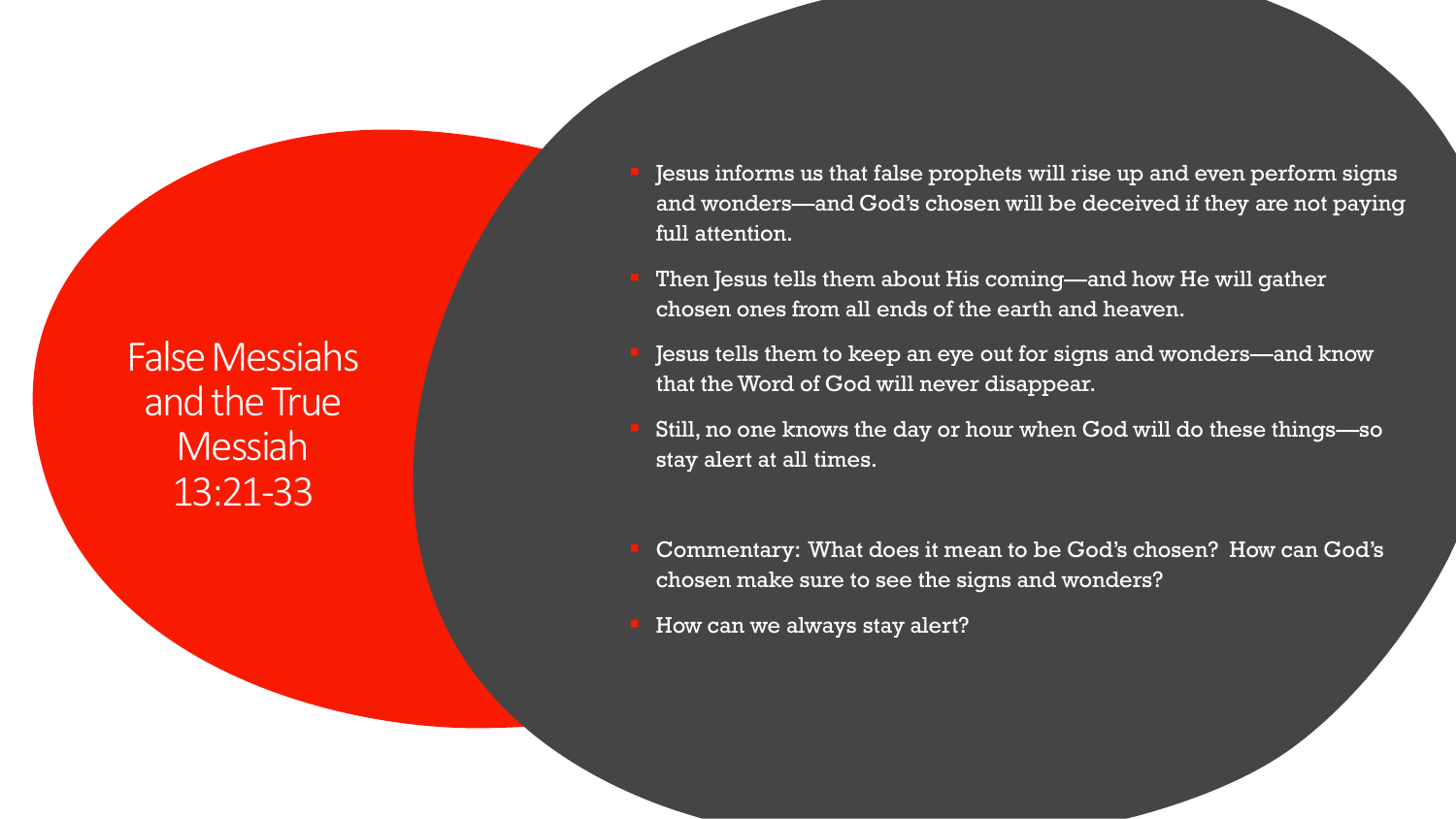### Watch For The Master's Return 13:34-37

Jesus tells a story of a man going on a long trip—and as he leaves he gives instructions as to the work that needs to be done.

He also told the gatekeeper to keep watch for his return—for no one knows when he will return.

And when he returns—don't let him find you sleeping—keep watch!

Commentary: Again, Jesus emphasizes the importance of staying alert—because we don't know when Jesus will return.

Again, are there any steps we have overlooked regarding staying alert?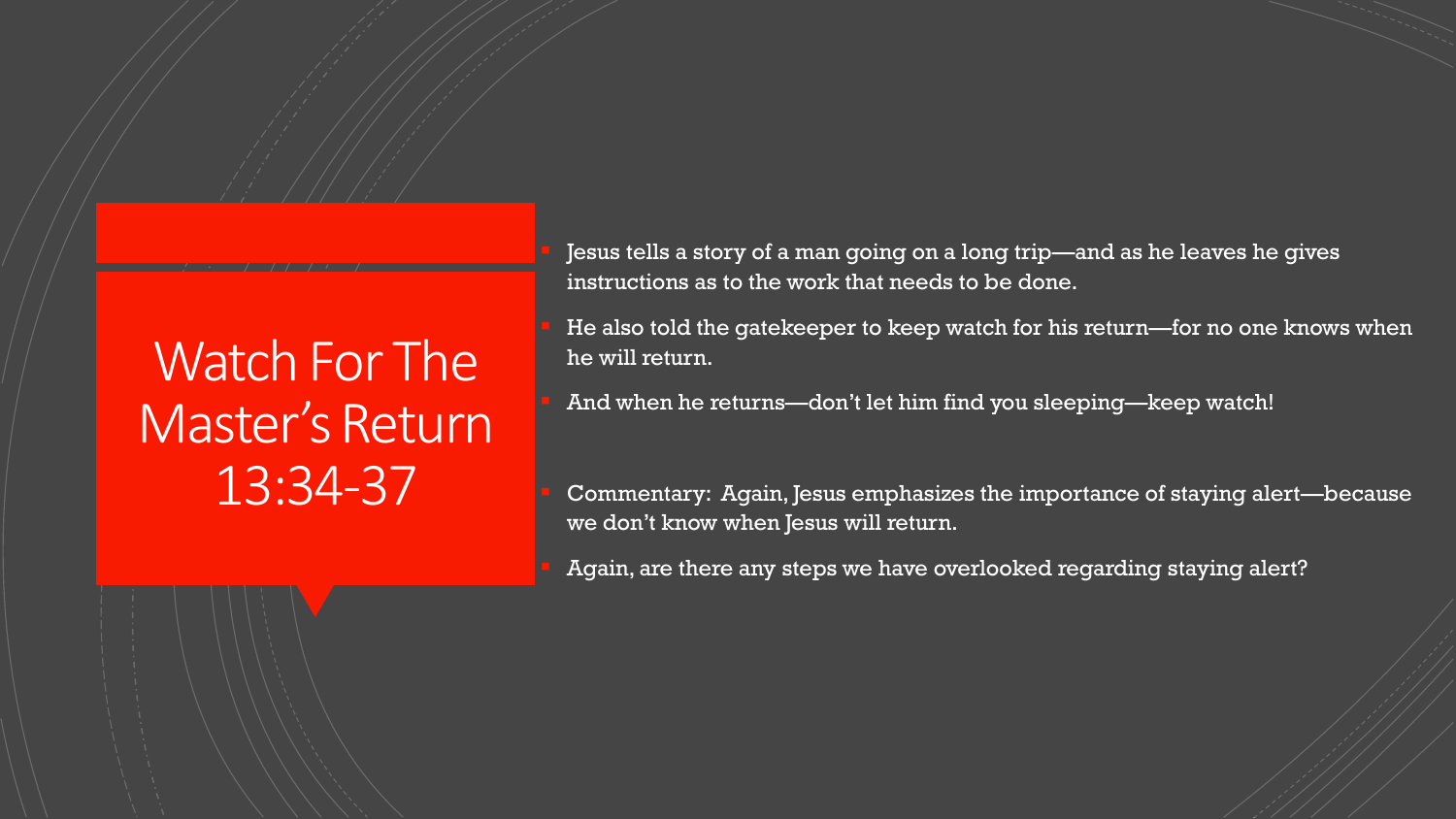- **If was now two days before the Passover, and the leading** priests were looking for opportunities to capture and kill Jesus.
- They wanted to do it in secret—and they wanted to kill Him.
- Yet, they did not want to do it during the Passover because they felt that the people would riot.
- **EX Commentary: Those that were supposed to be the leaders** of religious law were plotting to kill Jesus. Why do you think that the religious leaders were the ones trying the hardest to kill Jesus?
- However, they were afraid kill Jesus because the crowd would riot. Never forget—no matter what people want to do to you—God will always place people around you to give help.

The Plot To Kill Jesus 14:1-2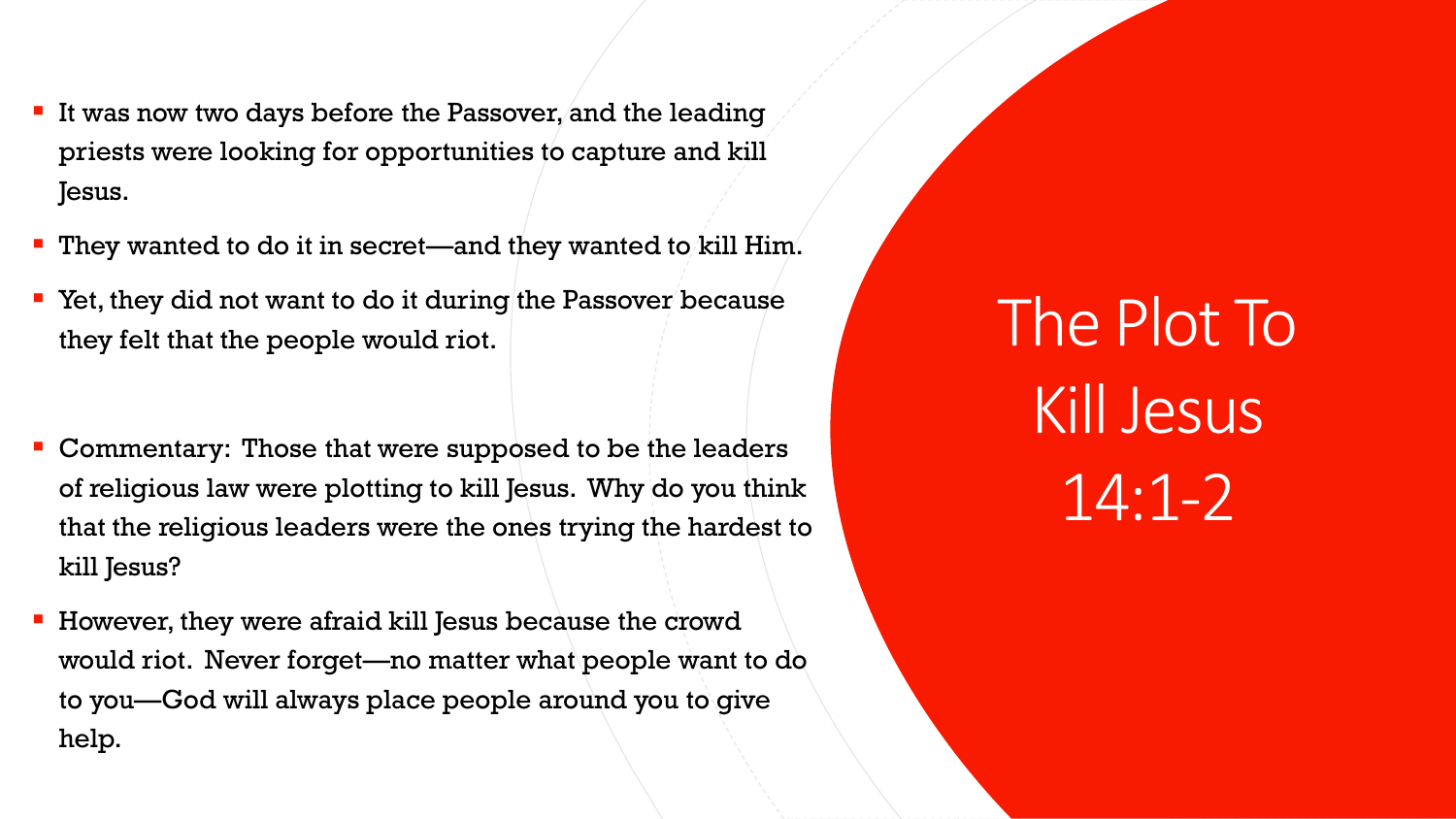- Even as the leaders were plotting to kill Jesus—He was at Simon's home—a man who had previously had leprosy until he was healed by Jesus.
- While they were eating, a woman came with a jar of expensive perfume and poured it over Jesus; head.
- Some were indignant asking why such expensive perfume was wasted and they scolded the lady.
- But Jesus told them to leave her alone—and not criticize her for doing such a great thing. He then tells them that they will always have the poor among them—but Jesus' time is limited.

He acknowledges that this woman has done what she could to anoint His body for burial ahead of time—and her deed will be remembered every time the Good News is preached.

- Commentary: Jesus teaches us that no matter what people might be planning and plotting against you—keep on doing the Will of God.
- As Jesus was anointed with expensive perfume—the disciples were worried about the money. One of the biggest problems we have is being overly concerned with money—especially as it relates to doing what God desires us to do.
- Never forget—just as it was with this woman—our deeds will follow us forever. Let's make sure our deeds uplift God and God's Kingdom.

Jesus Anointed At **Bethany** 14:3-9